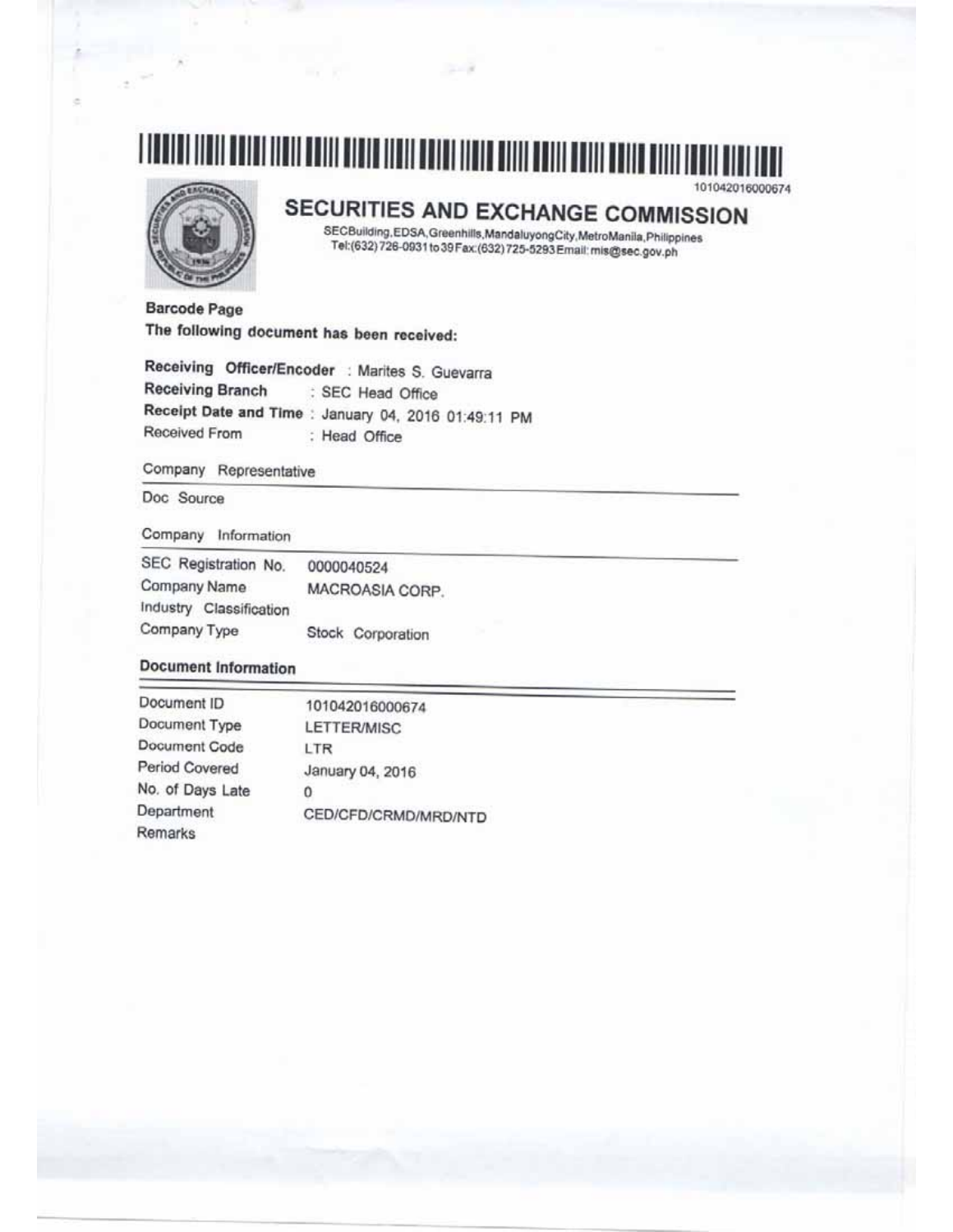# **COVER SHEET**

|   |   |                |                           |   |               |                           |              |   |   |   |   |   |                                                       |   |   |         |   |          |                                   |               |   |              |   |     | 4                               | $\pmb{0}$ | 5   | 2        | 4 |
|---|---|----------------|---------------------------|---|---------------|---------------------------|--------------|---|---|---|---|---|-------------------------------------------------------|---|---|---------|---|----------|-----------------------------------|---------------|---|--------------|---|-----|---------------------------------|-----------|-----|----------|---|
|   |   |                |                           |   |               | MA C R O A S              |              |   |   |   | A |   | С                                                     | о |   | $R$ $P$ |   | O R      | A                                 | т             |   | o            | N |     |                                 |           |     |          |   |
|   |   |                |                           |   |               |                           |              |   |   |   |   |   |                                                       |   |   |         |   |          |                                   |               |   |              |   |     |                                 |           |     |          |   |
|   |   |                |                           |   |               |                           |              |   |   |   |   |   |                                                       |   |   |         |   |          |                                   |               |   |              |   |     |                                 |           |     |          |   |
|   |   |                |                           |   |               |                           |              |   |   |   |   |   | (Company's Full Name)                                 |   |   |         |   |          |                                   |               |   |              |   |     |                                 |           |     |          |   |
|   | 1 | $\overline{2}$ |                           | F |               | P                         | N            | B |   | А | L | L |                                                       | E | D |         | в | A        | N                                 | К             |   | С            | E | IN. | т                               |           | E R |          |   |
| 6 | 7 | 5              | 4                         |   | А             | Y                         | $\mathsf{A}$ | L | Α |   |   |   | Ε                                                     | N | U | E       |   |          | M                                 | $\mathsf{A}$  | κ | $\mathsf{A}$ | τ |     |                                 | с         |     |          |   |
|   |   |                |                           |   |               |                           |              |   |   |   |   |   | (Business Address: No. Street City / Town / Province) |   |   |         |   |          |                                   |               |   |              |   |     |                                 |           |     |          |   |
|   |   |                |                           |   |               | FLORENTINO M. HERRERA III |              |   |   |   |   |   |                                                       |   |   |         |   |          |                                   | $(6 \ 3 \ 2)$ |   |              | 8 | 4   | o                               | 2         | 0   | $\bf{0}$ |   |
|   |   |                |                           |   |               | <b>Contact Person</b>     |              |   |   |   |   |   |                                                       |   |   |         |   |          |                                   |               |   |              |   |     | Company Telephone Number        |           |     |          |   |
|   |   |                | Dept. Requiring this Doc. |   |               |                           |              |   |   |   |   |   | Secondary License Type, If Applicable                 |   |   |         |   |          | <b>Total Amount of Borrowings</b> |               |   |              |   |     | Amended Articles Number/Section |           |     |          |   |
|   |   |                | Total No. of Stocholders  |   |               |                           |              |   |   |   |   |   |                                                       |   |   |         |   |          |                                   |               |   |              |   |     |                                 |           |     |          |   |
|   |   |                |                           |   |               |                           |              |   |   |   |   |   |                                                       |   |   |         |   | Domestic |                                   |               |   |              |   |     |                                 | Foreign   |     |          |   |
|   |   |                |                           |   |               |                           |              |   |   |   |   |   | To be accomplished by SEC Personnel concerned         |   |   |         |   |          |                                   |               |   |              |   |     |                                 |           |     |          |   |
|   |   |                |                           |   |               |                           |              |   |   |   |   |   |                                                       |   |   |         |   |          |                                   |               |   |              |   |     |                                 |           |     |          |   |
|   |   |                |                           |   | File Number   |                           |              |   |   |   |   |   |                                                       |   |   | LCU     |   |          |                                   |               |   |              |   |     |                                 |           |     |          |   |
|   |   |                |                           |   | Document I.D. |                           |              |   |   |   |   |   |                                                       |   |   |         |   |          |                                   |               |   |              |   |     |                                 |           |     |          |   |
|   |   |                |                           |   |               |                           |              |   |   |   |   |   |                                                       |   |   | Cashier |   |          |                                   |               |   |              |   |     |                                 |           |     |          |   |

ä,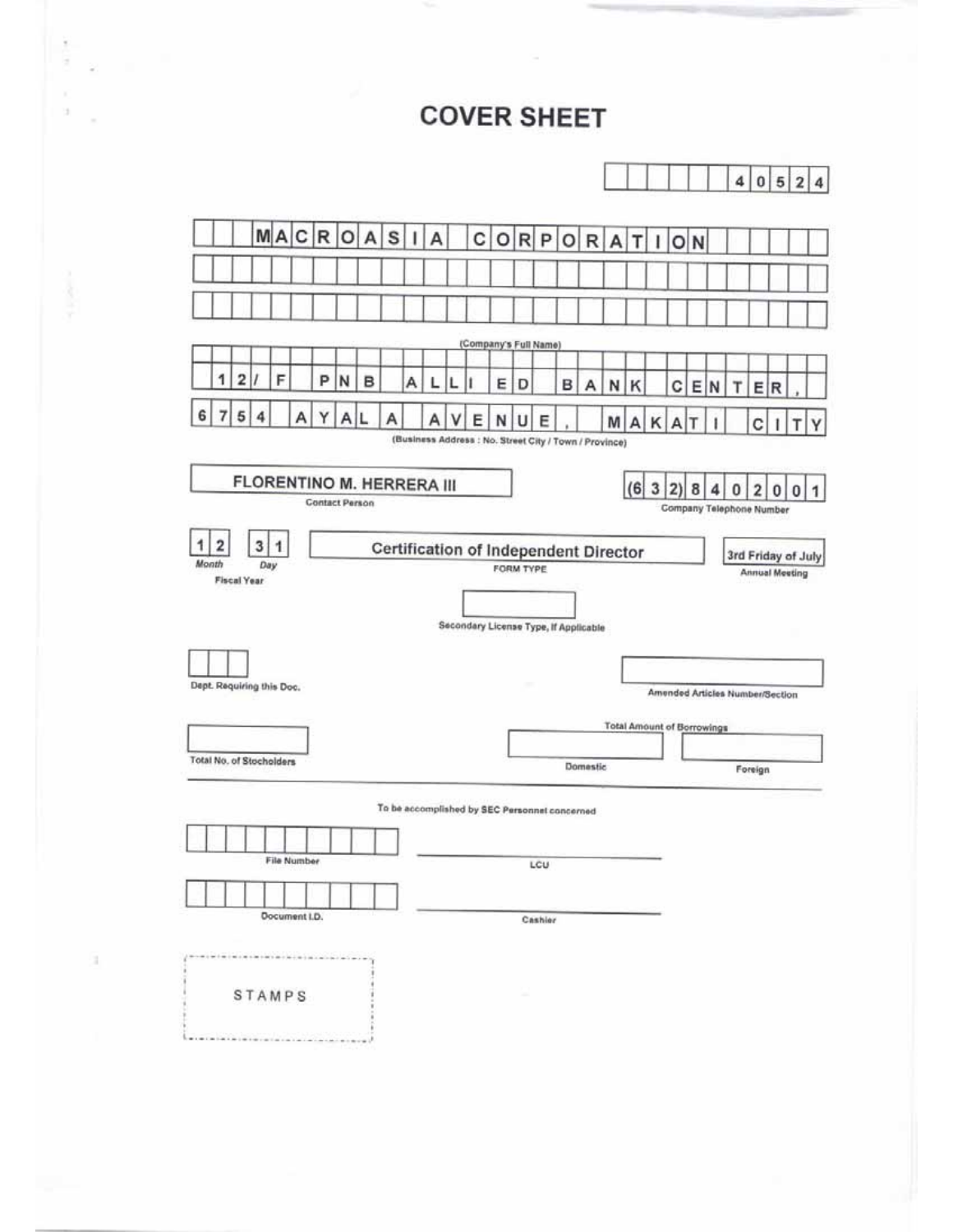# CERTIFICATION OF INDEPENDENT DIRECTOR

I, MARIXI R. PRIETO, Filipino, of legal age, with office address at Room 10, 2<sup>nd</sup> Floor, Sunvar Plaza Building, Amorsolo Street corner Pasay Road, Makati City, after having been duly sworn in accordance with law do hereby declare that:

On 14 December 2015, I was elected Independent Director of 1. MacroAsia Corporation, a corporation duly organized and existing under and by virtue of Philippine laws, with principal office address at 12/F PNB Allied Bank Center, 6754 Ayala Avenue, Makati City.

| Company/Organization | Position/Relationship                             | <b>Period of Service</b> |  |  |
|----------------------|---------------------------------------------------|--------------------------|--|--|
|                      | PLEASE SEE ATTACHED LIST OF COMPANY AFFILIATIONS/ |                          |  |  |
|                      | ORGANIZATIONS.                                    |                          |  |  |
|                      |                                                   |                          |  |  |
|                      |                                                   |                          |  |  |

I am affiliated with the following companies or organizations:  $\overline{2}$ 

- To the best of my knowledge, I possess all the qualifications and 3. none of the disqualifications to serve as an independent director of MacroAsia Corporation, as provided for in Section 38 of the Securities Regulation Code and its Implementing Rules and Regulations.
- I shall faithfully and diligently comply with my duties and  $4.$ responsibilities as Independent Director under the Securities Regulation Code.
- I shall inform the Corporate Secretary of MacroAsia Corporation 5. of any changes in the above-mentioned information within five (5) days from its occurrence.

IN WITNESS WHEREOF, I have executed this Certification of Independent Director on this 4th day of January 2016 at Makati City.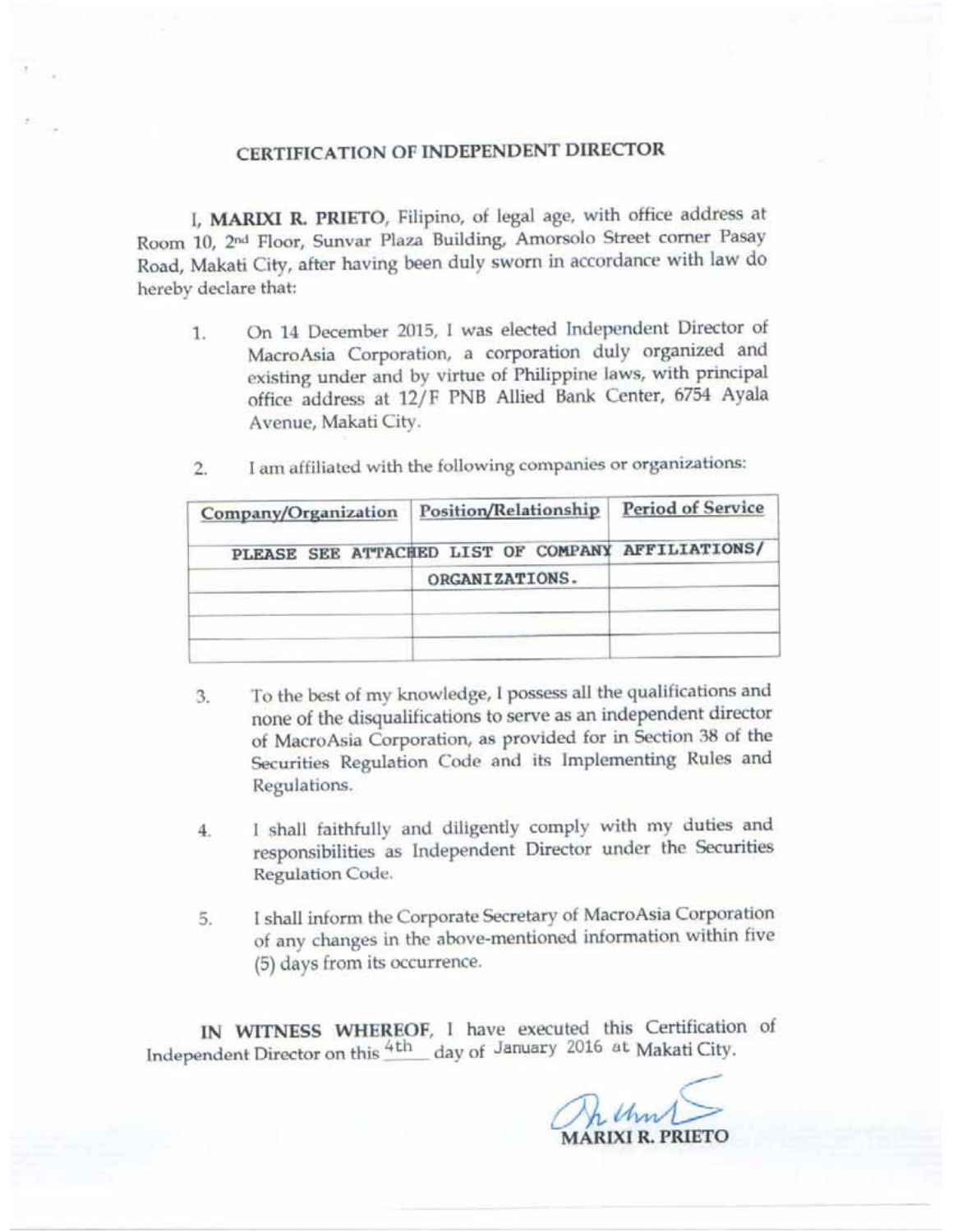#### REPUBLIC OF THE PHILIPPINES) **MAKATI CITY**  $)$ S.S.

SUBSCRIBED AND SWORN to before me this 4th day of January 2016 affiant exhibiting to me her Driver's License No. N14-56-012764.

Doc. No. Page No. o  $146$ Book No. Series of 2016.

Certification (Prints)<br>LTC 1593/MAC/Benzer

ATT NOTAR

NGTARY PUBLIC<br>Until December 31, 2017<br>Appt. No. M-20, Makait City<br>IBP #1009539, Sept. 24, 2015-RSM<br>PTR #1321594, Jan. 04, 2016-RSM<br>S.C. Roll No. 59597<br>MCLE Complian: a No. IV-0011330<br>Unit 3/113<sup>31</sup> Fin. Grandes Rueda Bidg.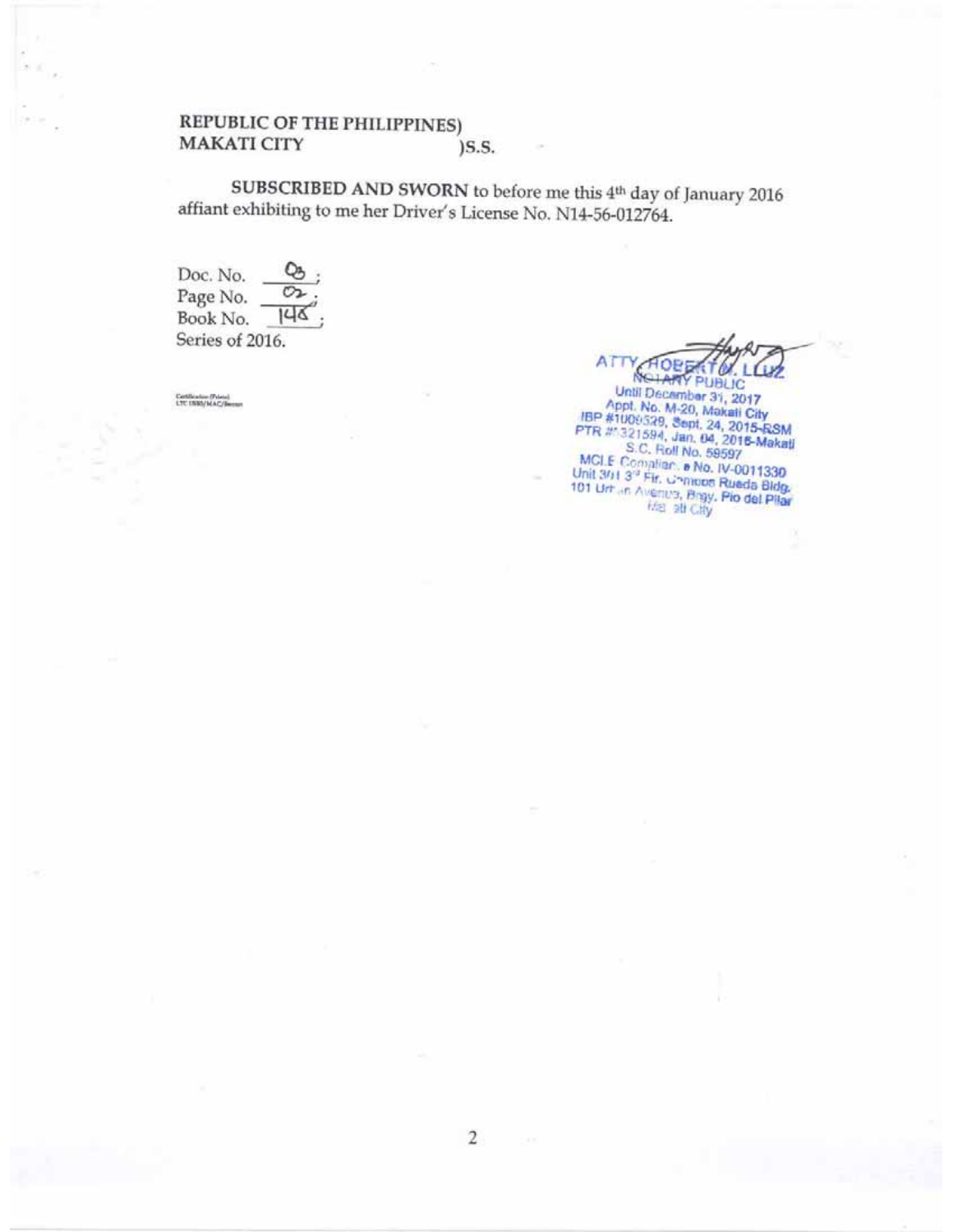# **Company Affiliations:**

PHILIPPINE DAILY INQUIRER Chairman of the Board

INQUIRER INTERACTIVE, INC Director

INQUIRER PUBLICATIONS, INC. Director

HINGE INQUIRER PUBLICATION, INC. **Director** 

CEBU DAILY NEWS Director

PRINTOWN GROUP: **Director** 

BATAAN 2020, INC. Chairman

SUNVAR REALTY DEVELOPMENT CORPORATION **Treasurer** 

MARILEX REALTY DEVELOPMENT CORPORATION Treasurer

IONIAN REALTY & DEVELOPMENT CORPORATION **Treasurer** 

CORINTHIAN COMMERCIAL CORPORATION **Treasurer** 

COVENTRY CORPORATION **Treasurer** 

RICHWAY ENTERPRISES, INC. **Treasurer** 

PAMM, INC. **Director** 

COSMOPOLITAN REALTY CORPORATION **Treasurer** 

SUNVAR, INC. **Director**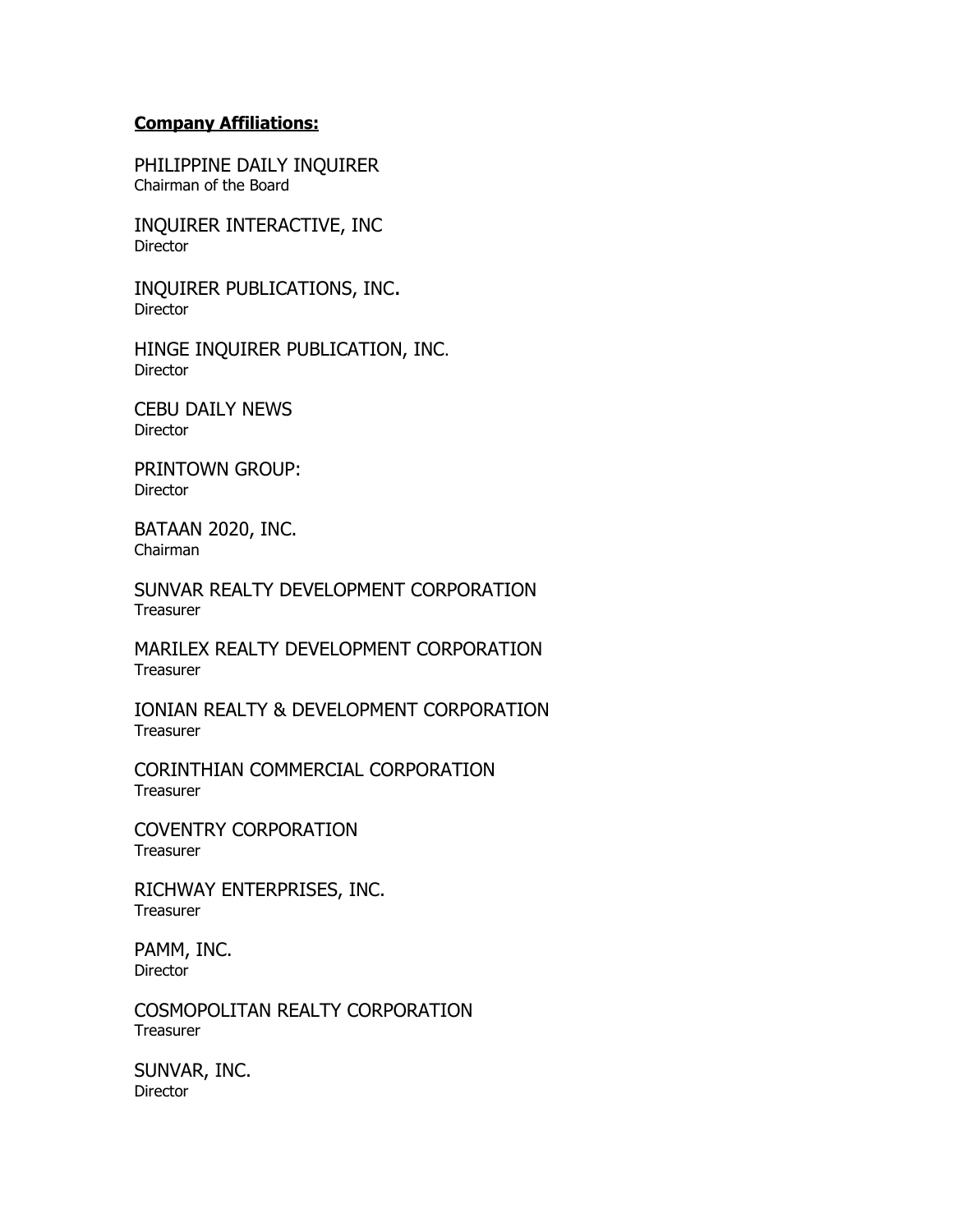INVESTMENT & MARKETING ASSOCIATION **Director** 

IONIAN INDUSTRIAL PROPERTY, INC. Director

CORINTHIAN INDUSTRIAL PROPERTY, INC. Director

HMR ENTERPRISES, INC. Director

LEXMEDIA REALTY, INC. Director

VAR BUILDINGS, INC. **Director** 

PARKSIDE REALTY DEVELOPMENT CORPORATION Director

METROBAKERS, INC. **Treasurer** 

GOLDEN FROST, INC. **Treasurer** 

GOLDEN PIZZA, INC. Director

GOLDEN DONUTS, INC. Director

INTERNATIONAL FAMILY FOODS SERVICES, INC. Director

MIX-PLANT, INC. Director

LRP, INC. Director

PINNACLE PRINTERS CORPORATION Director

INQUIRER HOLDINGS, INC. Director

MEDIACOM EQUITIES, INC. Director